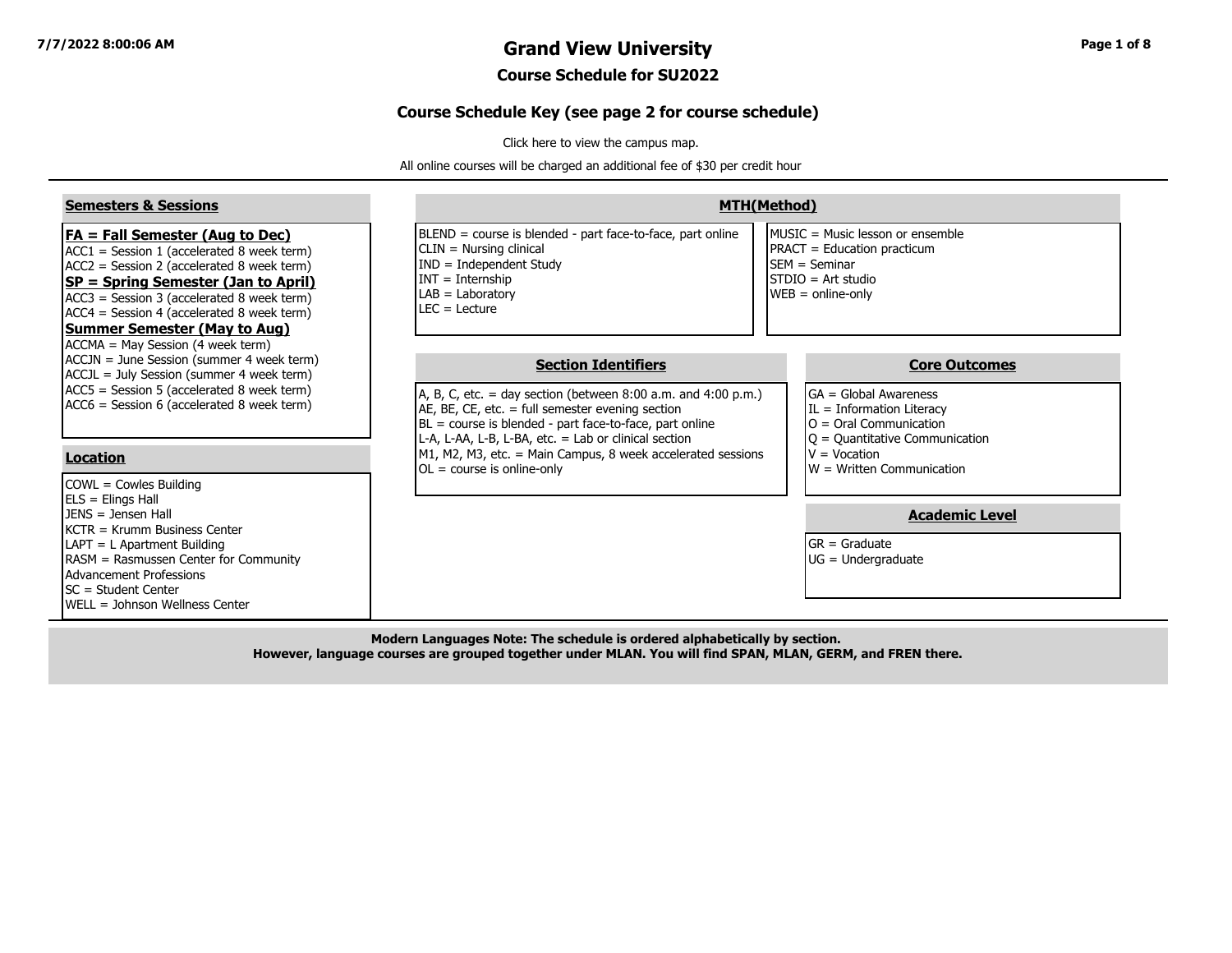### **7/7/2022 8:00:06 AM Grand View University Page 2 of 8 Course Schedule for SU2022**

| <b>SECTION</b>                   | <b>SESSION</b>   | <b>Course TITLE</b><br><b>Acad</b><br><b>Level</b> |                                        | <b>CRED</b><br><b>HRS</b> | <b>CROSS LIST</b>                             | <b>INSTRUCTOR</b>     | <b>MTH</b>   | <b>TIMES</b>    | <b>DATES</b> | <b>IN-PERSON</b><br><b>CLASS</b><br><b>MEETINGS</b> | DAYS       | <b>LOCATION</b>    | <b>ENROLLMENT</b><br><b>CRNT LIMIT</b> |              | <b>CORE</b><br><b>OUTCOMES</b> |
|----------------------------------|------------------|----------------------------------------------------|----------------------------------------|---------------------------|-----------------------------------------------|-----------------------|--------------|-----------------|--------------|-----------------------------------------------------|------------|--------------------|----------------------------------------|--------------|--------------------------------|
| ACCT-401-M5BL ACC5               |                  | <b>UG</b>                                          | Advanced<br>Accounting                 | 3                         |                                               | Roemer, Sarah         | <b>BLEND</b> | 7:40PM - 9:20PM | 07/02/2022   | 05/09/2022 - 05/09/2022 -<br>07/02/2022             | <b>TTH</b> | KCTR <sub>24</sub> | 5                                      | 24           |                                |
| ADM-298-A                        | <b>ACCSS</b>     | <b>UG</b>                                          | Consortium<br>Coursework               | $\overline{3}$            |                                               |                       | <b>LEC</b>   | N/A             | 08/01/2022   | 06/06/2022 - 06/06/2022 -<br>08/01/2022             |            | N/A                | $\mathbf{1}$                           | $\mathbf{1}$ |                                |
| ADM-298-B                        | <b>ACCSS</b>     | UG                                                 | Consortium<br>Coursework               | 6                         |                                               |                       | <b>LEC</b>   | N/A             | 07/28/2022   | 05/24/2022 - 05/24/2022 -<br>07/28/2022             |            | N/A                | $\mathbf{1}$                           | $\mathbf{1}$ |                                |
| ADM-298-C                        | <b>ACCSS</b>     | UG                                                 | Consortium<br>Coursework               | 3                         |                                               |                       | <b>LEC</b>   | N/A             |              | 05/24/2022 - 05/24/2022 -<br>08/04/2022 08/04/2022  |            | N/A                | $\mathbf{1}$                           | $\mathbf{1}$ |                                |
| <b>ARTS-131-OL</b>               | <b>ACCMA</b>     | UG                                                 | <b>Basic Digital</b><br>Photography    | 3                         |                                               | McGinnis, Klinton     | <b>WEB</b>   | N/A             | 06/03/2022   | 05/09/2022 - 05/09/2022 -<br>06/03/2022             |            | N/A                | 18                                     | 17           | V                              |
| <b>ARTS-399-A</b>                | <b>ACCMA</b>     | <b>UG</b>                                          | Internship                             | 3                         |                                               | Nam, Hyena            | <b>IND</b>   | N/A             | 06/03/2022   | 05/09/2022 - 05/09/2022 -<br>06/03/2022             |            | N/A                | $\mathbf{0}$                           | 20           |                                |
| ARTS-430-<br>M5OL                | ACC5             | UG                                                 | Mobile Game<br>Development             | $\overline{4}$            |                                               | Call, Joshua          | <b>WEB</b>   | N/A             |              | 05/09/2022 - 05/09/2022 -<br>07/02/2022 07/02/2022  |            | N/A                | 5                                      | 25           |                                |
| BIOL-140-M5OL ACC5               |                  | <b>UG</b>                                          | Introduction to                        | 3                         |                                               | Hodovic, Janelle      | <b>WEB</b>   | N/A             |              | 05/09/2022 - 05/09/2022 -                           |            | N/A                | 17                                     | 22           | GA                             |
|                                  |                  |                                                    | <b>Nutrition</b>                       |                           |                                               |                       |              |                 |              | 07/02/2022 07/02/2022                               |            |                    |                                        |              |                                |
| BIOL-220-M5OL ACC5               |                  | UG                                                 | Medical<br>Terminology                 | 3                         |                                               | Reimer, Amy           | <b>WEB</b>   | N/A             | 07/02/2022   | 05/09/2022 - 05/09/2022 -<br>07/02/2022             |            | N/A                | 8                                      | 20           |                                |
| BIOL-256-AEOL ACCSS              |                  | <b>UG</b>                                          | Microbiology                           | $\overline{4}$            |                                               | LaGier, Michael       | <b>WEB</b>   | N/A             | 08/05/2022   | 05/30/2022 - 05/30/2022 -<br>08/05/2022             |            | N/A                | 6                                      | 10           |                                |
| <b>BIOL-256L-</b><br><b>AEOL</b> | <b>ACCSS</b>     | UG                                                 | Microbiology<br>Lab                    | $\mathbf 0$               |                                               | LaGier, Michael       | LAB          | N/A             | 08/05/2022   | 05/30/2022 - 05/30/2022 -<br>08/05/2022             |            | N/A                | 6                                      | 10           |                                |
|                                  |                  |                                                    |                                        |                           |                                               |                       |              |                 |              |                                                     |            |                    |                                        |              |                                |
| <b>BSAD-145-</b><br>M5OL         | ACC <sub>5</sub> | UG                                                 | <b>Fundamentals</b><br>of Info Systems | $\overline{3}$            |                                               | Awan, Hamid           | <b>WEB</b>   | N/A             | 07/02/2022   | 05/09/2022 - 05/09/2022 -<br>07/02/2022             |            | N/A                | $\overline{3}$                         | 18           |                                |
| <b>BSAD-239-</b><br>M5OL         | ACC5             | UG                                                 | Statistics for<br>Social Sciences      | 3                         | <b>STAT-239-</b><br>M5OL<br>PSYC-239-<br>M5OL | Yarushkin, Dmitry     | <b>WEB</b>   | N/A             | 07/02/2022   | 05/09/2022 - 05/09/2022 -<br>07/02/2022             |            | N/A                | 5                                      | 13           | Q                              |
| BSAD-299-AEOL ACCSS              |                  | <b>UG</b>                                          | Cooperative<br>Education               | 3                         |                                               | Juergens, Shannon WEB |              | N/A             | 08/20/2022   | 05/09/2022 - 05/09/2022 -<br>08/20/2022             |            | N/A                | $\mathbf{1}$                           | 20           |                                |
| <b>BSAD-310-</b><br>M5OL         | ACC5             | UG                                                 | Principles of<br>Management            | 3                         |                                               | Juergens, Shannon WEB |              | N/A             | 07/02/2022   | 05/09/2022 - 05/09/2022 -<br>07/02/2022             |            | N/A                | 9                                      | 27           |                                |
| <b>BSAD-311-</b><br>M5OL         | ACC <sub>5</sub> | UG                                                 | Operations<br>Management               | 3                         |                                               | Bottenfield, Kip      | <b>WEB</b>   | N/A             | 07/02/2022   | 05/09/2022 - 05/09/2022 -<br>07/02/2022             |            | N/A                | 14                                     | 24           |                                |
| <b>BSAD-315-</b><br>M5OL         | ACC <sub>5</sub> | UG                                                 | Marketing                              | 3                         |                                               | Bottenfield, Kip      | <b>WEB</b>   | N/A             | 07/02/2022   | 05/09/2022 - 05/09/2022 -<br>07/02/2022             |            | N/A                | 12                                     | 30           |                                |
| <b>BSAD-320-</b><br>M6OL         | ACC6             | UG                                                 | Advertising and<br>Promo Strateg       | $\overline{3}$            |                                               | Bottenfield, Kip      | <b>WEB</b>   | N/A             | 08/20/2022   | 07/05/2022 - 07/05/2022 -<br>08/20/2022             |            | N/A                | 13                                     | 24           |                                |
| BSAD-331-<br>M5OL                | ACC5             | UG                                                 | International<br>Management            | 3                         |                                               | Nowadzky, Roger       | <b>WEB</b>   | N/A             | 07/02/2022   | 05/09/2022 - 05/09/2022 -<br>07/02/2022             |            | N/A                | 3                                      | 24           |                                |
| <b>BSAD-340-</b><br>M5OL         | ACC5             | <b>UG</b>                                          | <b>Business Law I</b>                  | 3                         |                                               | Williams, Patricia    | <b>WEB</b>   | N/A             |              | 05/09/2022 - 05/09/2022 -<br>07/02/2022 07/02/2022  |            | N/A                | 8                                      | 24           |                                |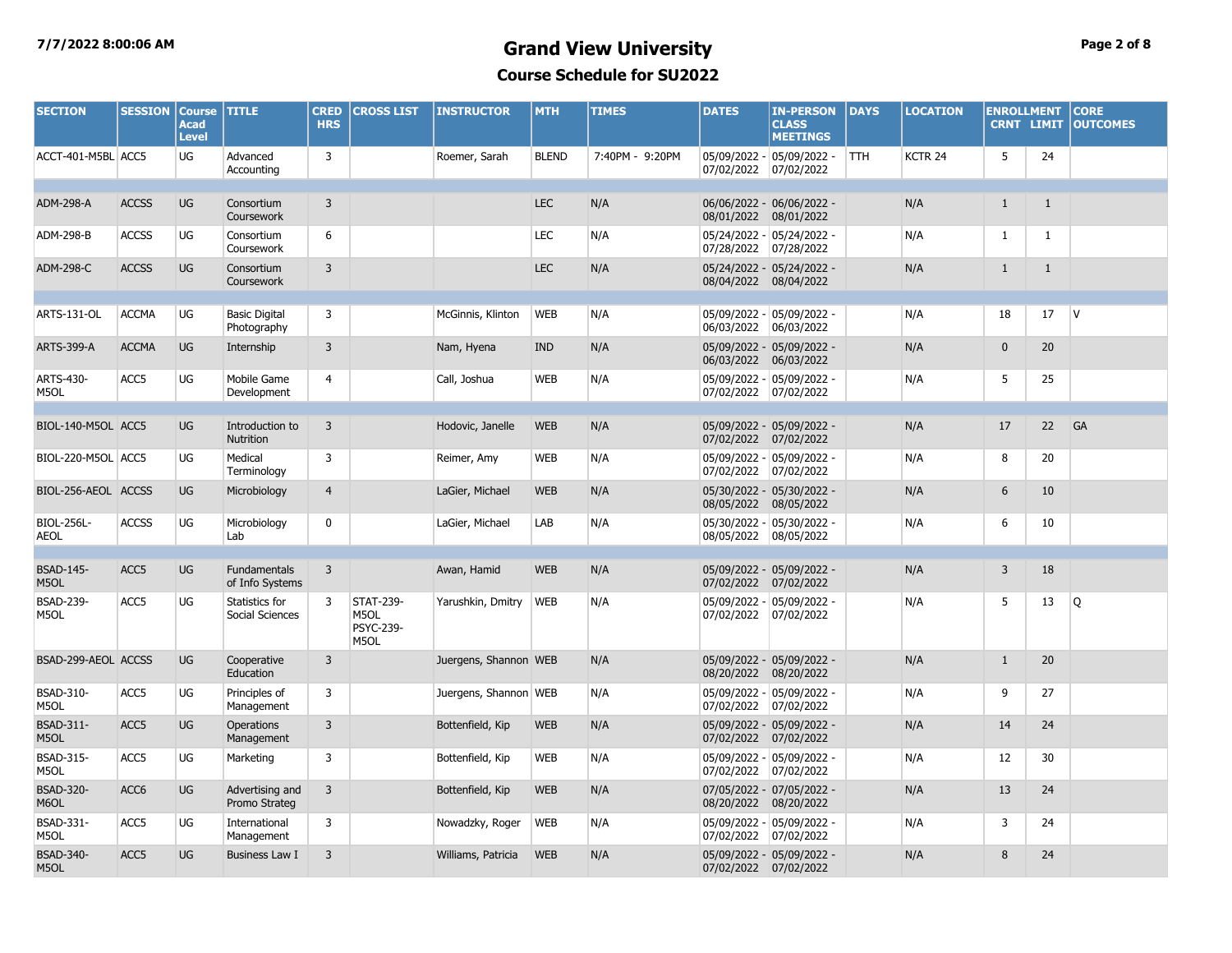### **7/7/2022 8:00:06 AM Grand View University Page 3 of 8 Course Schedule for SU2022**

| <b>SECTION</b>            | <b>SESSION</b>   | <b>Course</b><br><b>Acad</b><br><b>Level</b> | <b>TITLE</b>                                       | <b>CRED</b><br><b>HRS</b> | <b>CROSS LIST</b>          | <b>INSTRUCTOR</b>               | <b>MTH</b>   | <b>TIMES</b>     | <b>DATES</b>          | <b>IN-PERSON</b><br><b>CLASS</b><br><b>MEETINGS</b> | <b>DAYS</b>   | <b>LOCATION</b>   | <b>ENROLLMENT</b> | <b>CRNT LIMIT</b> | <b>CORE</b><br><b>OUTCOMES</b> |
|---------------------------|------------------|----------------------------------------------|----------------------------------------------------|---------------------------|----------------------------|---------------------------------|--------------|------------------|-----------------------|-----------------------------------------------------|---------------|-------------------|-------------------|-------------------|--------------------------------|
| BSAD-341-<br>M6OL         | ACC6             | UG                                           | Business Law II                                    | $\overline{3}$            |                            | Bull, Edward                    | <b>WEB</b>   | N/A              | 08/20/2022            | 07/05/2022 - 07/05/2022 -<br>08/20/2022             |               | N/A               | 12                | 24                |                                |
| <b>BSAD-352-A</b>         | <b>ACCMA</b>     | UG                                           | Corporate<br>Finance                               | $\overline{3}$            |                            | Miller, James                   | <b>LEC</b>   | 9:05AM - 11:05AM | 06/03/2022            | 05/09/2022 - 05/09/2022 -<br>06/03/2022             | <b>MTWTHF</b> | KCTR 24           | 3                 | 24                | $\circ$                        |
| <b>BSAD-365-</b><br>M6BL  | ACC6             | UG                                           | Project<br>Management                              | 3                         |                            | Humphries, Brent                | <b>BLEND</b> | 5:45PM - 9:15PM  | 08/20/2022            | $07/05/2022 - 07/05/2022 -$<br>08/20/2022           |               | KCTR <sub>6</sub> | 11                | 24                |                                |
| <b>BSAD-377-</b><br>M5OL  | ACC5             | UG                                           | Staffing,<br>Training, &<br>Devlpmnt               | $\overline{3}$            |                            | Juergens, Shannon WEB           |              | N/A              | 07/02/2022            | 05/09/2022 - 05/09/2022 -<br>07/02/2022             |               | N/A               | 10                | 20                |                                |
| BSAD-399-AEOL ACCSS       |                  | UG                                           | Internship                                         | 3                         |                            | Juergens, Shannon WEB           |              | N/A              | 08/20/2022            | 05/09/2022 - 05/09/2022 -<br>08/20/2022             |               | N/A               | 32                | 30                | $\mathsf{V}$                   |
| <b>BSAD-399-</b><br>M5AOL | ACC <sub>5</sub> | <b>UG</b>                                    | Internship                                         | $\overline{3}$            |                            | Juergens, Shannon WEB           |              | N/A              | 07/02/2022 07/02/2022 | 05/09/2022 - 05/09/2022 -                           |               | N/A               | 8                 | 24                | V                              |
| <b>BSAD-399-</b><br>M5OL  | ACC5             | UG                                           | Internship                                         | $\overline{3}$            |                            | Juergens, Shannon IND           |              | N/A              | 07/02/2022            | 05/09/2022 - 05/09/2022 -<br>07/02/2022             |               | N/A               | 14                | 30                | $\mathsf{V}$                   |
| <b>BSAD-405-</b><br>M6OL  | ACC6             | UG                                           | Entrepreneurshi<br>p Sm Bus<br>Manag               | $\overline{3}$            |                            | Hannum, David                   | <b>WEB</b>   | N/A              | 08/20/2022 08/20/2022 | 07/05/2022 - 07/05/2022 -                           |               | N/A               | 10                | 24                |                                |
| BSAD-410-AEOL ACCSS       |                  | UG                                           | Organizational<br>Behavior                         | $\overline{3}$            | SOCS-410-AEOL Eaton, Laura |                                 | <b>WEB</b>   | N/A              | 07/30/2022            | 05/16/2022 - 05/16/2022 -<br>07/30/2022             |               | N/A               | 6                 | 12                |                                |
| <b>BSAD-420-</b><br>M5BL  | ACC <sub>5</sub> | UG                                           | Investments                                        | $\overline{3}$            |                            | Anderson, Ryan                  | <b>BLEND</b> | 5:45PM - 7:30PM  | 07/02/2022 07/02/2022 | 05/09/2022 - 05/09/2022 - TTH                       |               | KCTR <sub>6</sub> | $\overline{4}$    | 24                |                                |
| <b>BSAD-450-</b><br>M5OL  | ACC5             | UG                                           | <b>Business</b><br>Capstone<br>Seminar             | 3                         |                            | Zama, Alec                      | <b>WEB</b>   | N/A              | 07/02/2022            | 05/09/2022 - 05/09/2022 -<br>07/02/2022             |               | N/A               | 13                | 24                | IL W O GA V                    |
| <b>BSAD-450-M6</b>        | ACC <sub>6</sub> | UG                                           | <b>Business</b><br>Capstone<br>Seminar             | $\overline{3}$            |                            | Zama, Alec                      | <b>IND</b>   | N/A              | 08/20/2022 08/20/2022 | 07/05/2022 - 07/05/2022 -                           |               | N/A               | $\mathbf{1}$      | $\mathbf{1}$      | IL W O GA V                    |
| CHEM-103-<br>AEOL         | <b>ACCSS</b>     | UG                                           | Introduction to<br>Chemistry                       | $\overline{4}$            |                            | Salazar, Laura                  | <b>WEB</b>   | N/A              | 07/30/2022            | 05/16/2022 - 05/16/2022 -<br> 07/30/2022            |               | N/A               | 3                 | 18                | Q                              |
| CHEM-107-<br><b>AEOL</b>  | <b>ACCSS</b>     | UG                                           | <b>Fundamentals</b><br>of Organic<br><b>Bioche</b> | $\overline{4}$            |                            | Hall, Bonnie                    | <b>WEB</b>   | N/A              | 08/14/2022 08/14/2022 | 05/31/2022 - 05/31/2022 -                           |               | N/A               | $\overline{7}$    | 20                | Q                              |
| CHEM-107L-<br><b>AEOL</b> | <b>ACCSS</b>     | UG                                           | Fund Organic &<br>Biochem Lab                      | 0                         |                            | Hall, Bonnie                    | LAB          | N/A              | 08/14/2022            | 05/31/2022 - 05/31/2022 -<br>08/14/2022             |               | N/A               | 7                 | 20                |                                |
| CHEM-351-OL               | <b>ACCSS</b>     | UG                                           | Biochemistry                                       | $\overline{3}$            |                            | Hall, Bonnie                    | <b>WEB</b>   | N/A              | 07/30/2022 07/30/2022 | 05/31/2022 - 05/31/2022 -                           |               | N/A               | $\overline{4}$    | 20                |                                |
| CHEM-399-C                | <b>ACCSS</b>     | UG                                           | Internship                                         | $\overline{3}$            |                            | Hall, Bonnie                    | LEC          | N/A              | 07/30/2022 07/30/2022 | 05/16/2022 - 05/16/2022 -                           |               | N/A               | $\mathbf{1}$      | $\mathbf{1}$      |                                |
| <b>CHEM-499-C</b>         | <b>ACCSS</b>     | UG                                           | Research in<br>Chemistry                           | $\overline{3}$            |                            | Hall, Bonnie<br>Romal, John Rey | <b>IND</b>   | N/A              | 07/30/2022 07/30/2022 | 05/16/2022 - 05/16/2022 -                           |               | N/A               | $\mathbf{1}$      | $\mathbf{1}$      | IL W V                         |
| COMM-399-A                | <b>ACCSS</b>     | UG                                           | Internship-<br>Communication                       | 3                         |                            | McGinnis, Klinton               | IND          | N/A              | 07/30/2022 07/30/2022 | 05/16/2022 - 05/16/2022 -                           |               | N/A               | $\overline{2}$    | 15                | $\mathsf{V}$                   |
| COMM-399-M5 ACC5          |                  | UG                                           | Internship-<br>Communication                       | $\mathbf{1}$              |                            | McGinnis, Klinton               | <b>IND</b>   | N/A              | 07/02/2022 07/02/2022 | 05/09/2022 - 05/09/2022 -                           |               | N/A               | $\overline{2}$    | 15                | $\mathsf{V}$                   |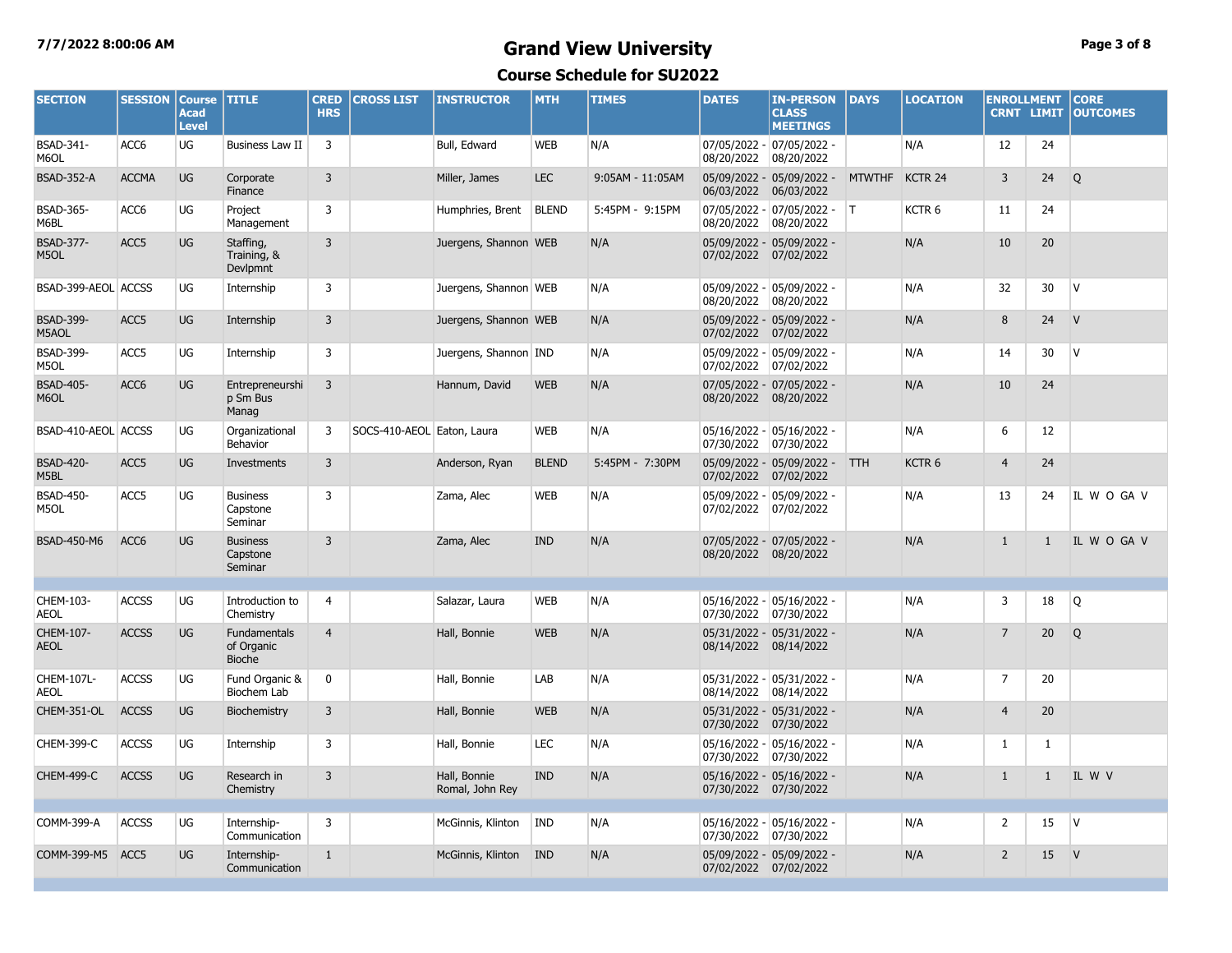# **7/7/2022 8:00:06 AM Grand View University Page 4 of 8**

**Course Schedule for SU2022**

| <b>SECTION</b>           | <b>SESSION</b> | <b>Course</b><br><b>Acad</b><br><b>Level</b> | <b>TITLE</b>                             | <b>CRED</b><br><b>HRS</b> | <b>CROSS LIST</b> | <b>INSTRUCTOR</b>       | <b>MTH</b>                   | <b>TIMES</b>           | <b>DATES</b>               | <b>IN-PERSON</b><br><b>CLASS</b><br><b>MEETINGS</b>                              | DAYS       | <b>LOCATION</b> | <b>ENROLLMENT</b><br><b>CRNT LIMIT</b> |              | <b>CORE</b><br><b>OUTCOMES</b> |
|--------------------------|----------------|----------------------------------------------|------------------------------------------|---------------------------|-------------------|-------------------------|------------------------------|------------------------|----------------------------|----------------------------------------------------------------------------------|------------|-----------------|----------------------------------------|--------------|--------------------------------|
| ECON-315-<br>M5OL        | ACC5           | UG                                           | Money, Banking<br>and Fin Markets        | 3                         |                   | Anderson, Ryan          | <b>WEB</b>                   | N/A                    |                            | 05/09/2022 - 05/09/2022 -<br>07/02/2022 07/02/2022                               |            | N/A             | 5                                      | 20           |                                |
|                          |                |                                              |                                          |                           |                   |                         |                              |                        |                            |                                                                                  |            |                 |                                        |              |                                |
| <b>EDUC-242-</b><br>M5OL | ACC5           | <b>UG</b>                                    | Pedagogies of<br>Exceptl<br>Learners     | $\overline{3}$            |                   | Cole, Leah              | <b>WEB</b>                   | N/A                    |                            | 05/09/2022 - 05/09/2022 -<br>07/02/2022 07/02/2022                               |            | N/A             | 3                                      | 20           | IL Q GA                        |
| EDUC-243-<br>M5BL        | ACC5           | UG                                           | Instrctl<br>Planning &<br>Assessment     | 3                         |                   | Robinson, Chelsea       | <b>BLEND</b>                 | 4:00PM - 6:00PM        | 07/02/2022                 | 05/09/2022 - 05/09/2022 -<br>07/02/2022                                          | <b>TTH</b> | <b>RASM 120</b> | 3                                      | 20           | O Q                            |
| <b>EDUC-304-A</b>        | <b>ACCSS</b>   | UG                                           | Ed Practicum:<br>Foreign<br>Language     | $\overline{2}$            |                   |                         | <b>PRACT</b>                 | N/A                    |                            | 05/16/2022 - 05/16/2022 -<br>07/30/2022 07/30/2022                               |            | N/A             | $\mathbf{0}$                           | 15           |                                |
| <b>EDUC-325-A</b>        | <b>ACCSS</b>   | UG                                           | Teaching<br>Literacy- (3-8)              | 3                         |                   | Grow, Lindsay           | <b>IND</b>                   | N/A                    | 07/30/2022                 | 05/16/2022 - 05/16/2022 -<br>07/30/2022                                          |            | N/A             | $\overline{2}$                         | $\mathbf{1}$ |                                |
| EDUC-336-AEBL ACCSS      |                | UG                                           | <b>Driver</b><br>Education I             | $\overline{3}$            |                   | Jennings, Edward        | <b>BLEND</b><br><b>BLEND</b> | N/A<br>9:00AM - 1:00PM |                            | 05/16/2022 - 05/16/2022 -<br>07/22/2022 07/22/2022<br>05/21/2022 -<br>05/21/2022 |            | N/A<br>N/A      | $\overline{2}$                         | 15           |                                |
| EDUC-337-AEBL ACCSS      |                | UG                                           | <b>Driver</b><br><b>Education II</b>     | 3                         |                   | Nelson, Carl            | <b>BLEND</b><br><b>BLEND</b> | N/A<br>9:00AM - 1:00PM | 05/16/2022 -<br>07/22/2022 | $05/16/2022 - S$<br>07/22/2022<br>05/21/2022 -<br>05/21/2022                     |            | N/A<br>N/A      | $\overline{2}$                         | 15           |                                |
| EDUC-338-AEBL ACCSS      |                | UG                                           | Driver Ed III:<br><b>Traffic Safety</b>  | $\overline{3}$            |                   | Nelson, Carl            | <b>BLEND</b><br><b>BLEND</b> | N/A<br>9:00AM - 3:00PM | 07/22/2022                 | 05/16/2022 - 05/16/2022 - S<br>07/22/2022<br>05/21/2022 -<br>05/21/2022          |            | N/A<br>N/A      | $\overline{3}$                         | 15           |                                |
| <b>EDUC-363-OL</b>       | <b>ACCJN</b>   | <b>UG</b>                                    | Working<br>W/Family,<br>Teach & Comm     | $\overline{3}$            |                   | Robinson, Chelsea WEB   |                              | N/A                    | 07/01/2022                 | 06/06/2022 - 06/06/2022 -<br>07/01/2022                                          |            | N/A             | $\mathbf 0$                            | 20           |                                |
| EDUC-377-OL              | <b>ACCJL</b>   | <b>UG</b>                                    | Mod Lang--21st<br>Cent Classroom         | $\overline{3}$            |                   | Schulze, Michelle       | <b>WEB</b>                   | N/A                    | 07/29/2022                 | 07/05/2022 - 07/05/2022 -<br>07/29/2022                                          |            | N/A             | $\mathbf{0}$                           | 20           |                                |
| EDUC-386-AOL             | ACCJN          | UG                                           | Linguistics for<br>Educators             | 3                         |                   | Hastings, Tracy         | <b>WEB</b>                   | N/A                    | 07/01/2022                 | 06/06/2022 - 06/06/2022 -<br>07/01/2022                                          |            | N/A             | 3                                      | 20           |                                |
| EDUC-386-BOL ACCJL       |                | <b>UG</b>                                    | Linguistics for<br><b>Educators</b>      | $\overline{3}$            |                   | Hastings, Tracy         | <b>WEB</b>                   | N/A                    | 07/29/2022                 | 07/05/2022 - 07/05/2022 -<br>07/29/2022                                          |            | N/A             | $\mathbf{0}$                           | 20           |                                |
| <b>EDUC-410-A</b>        | <b>ACCSS</b>   | UG                                           | Engnrg,<br>Program, Dsgn<br>for Educ     | 3                         |                   | Easter, Jaclyn          | <b>IND</b>                   | N/A                    | 07/30/2022                 | 05/16/2022 - 05/16/2022 -<br>07/30/2022                                          |            | N/A             | $\mathbf{1}$                           | $\mathbf{1}$ |                                |
| <b>EDUC-411-A</b>        | <b>ACCSS</b>   | <b>UG</b>                                    | The Nature of<br><b>STEM</b>             | $\overline{2}$            |                   | Easter, Jaclyn          | <b>IND</b>                   | N/A                    |                            | 05/16/2022 - 05/16/2022 -<br>07/30/2022 07/30/2022                               |            | N/A             | $\mathbf{1}$                           | $\mathbf{1}$ |                                |
| EDUC-421-ABL             | ACCJL          | UG                                           | Content Area<br>Reading                  | 3                         |                   | Sorteberg, Simone BLEND |                              | 12:00PM - 4:00PM       |                            | 07/05/2022 - 07/05/2022 -<br>07/29/2022 07/29/2022                               | МT         | <b>RASM 212</b> | 8                                      | 20           |                                |
| <b>EDUC-428-OL</b>       | <b>ACCMA</b>   | <b>UG</b>                                    | Serving<br>Immig/Mult<br><b>Students</b> | 3                         |                   | Hornby, Tabitha         | <b>WEB</b>                   | N/A                    |                            | 05/09/2022 - 05/09/2022 -<br>06/03/2022 06/03/2022                               |            | N/A             | $\mathbf{1}$                           | 20           |                                |
| EDUC-488-AOL ACCSS       |                | UG                                           | Education<br>Practicum: ELL              | 2                         |                   | Hornby, Tabitha         | <b>WEB</b>                   | N/A                    | 08/15/2022                 | 05/09/2022 - 05/09/2022 -<br>08/15/2022                                          |            | N/A             | 0                                      | 20           |                                |
| EDUC-488-BOL ACCSS       |                | UG                                           | Education<br>Practicum: ELL              | $\mathbf{1}$              |                   | Hornby, Tabitha         | <b>WEB</b>                   | N/A                    |                            | 06/01/2022 - 06/01/2022 -<br>08/15/2022 08/15/2022                               |            | N/A             | $\mathbf{0}$                           | 20           |                                |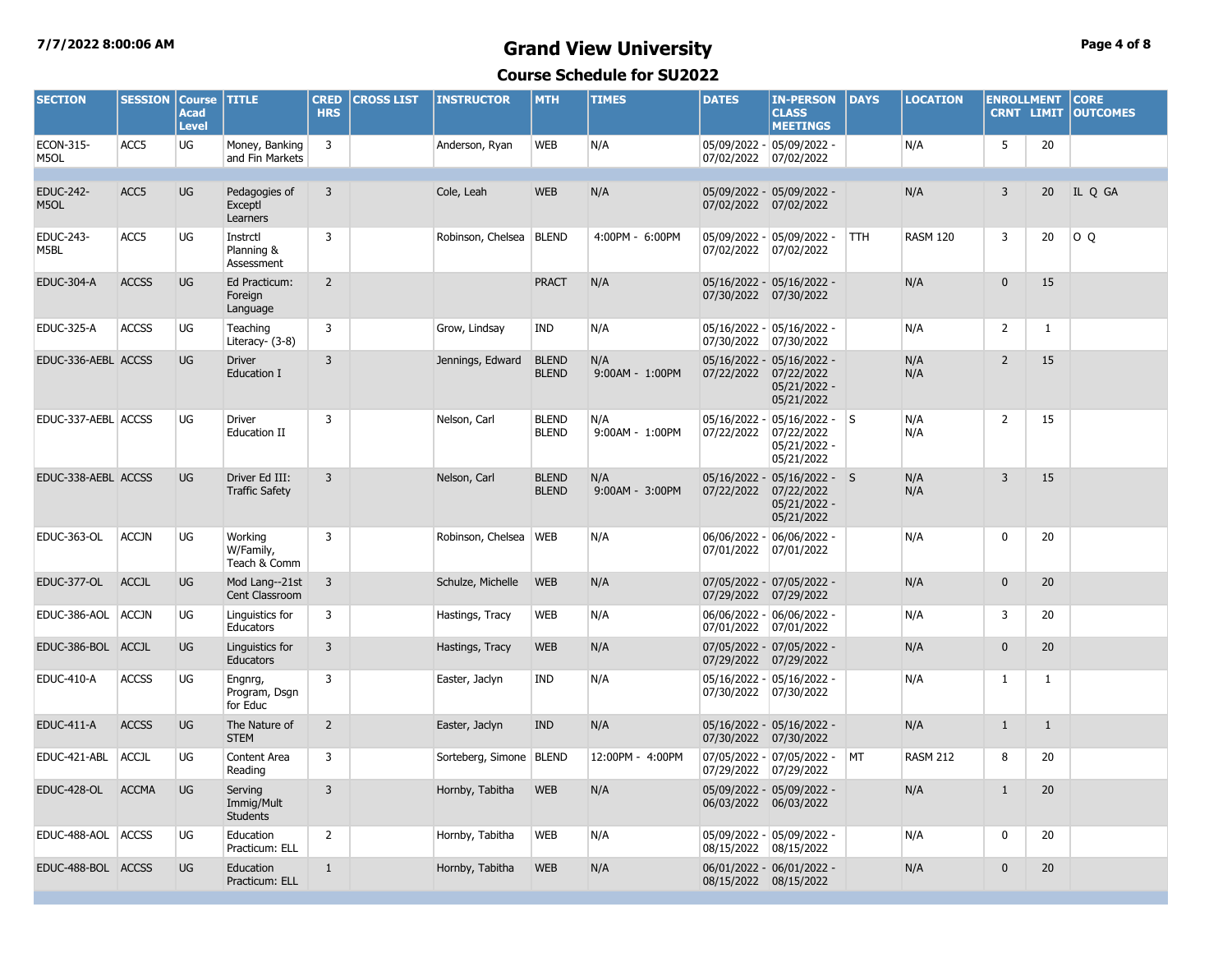### **7/7/2022 8:00:06 AM Grand View University Page 5 of 8 Course Schedule for SU2022**

| <b>SECTION</b>           | <b>SESSION</b>   | <b>Course</b><br><b>Acad</b><br><b>Level</b> | <b>TITLE</b>                            | <b>CRED</b><br><b>HRS</b> | <b>CROSS LIST</b> | <b>INSTRUCTOR</b>                  | <b>MTH</b> | <b>TIMES</b>     | <b>DATES</b>           | <b>IN-PERSON</b><br><b>CLASS</b><br><b>MEETINGS</b> | DAYS          | <b>LOCATION</b>   | <b>ENROLLMENT</b> | <b>CRNT LIMIT</b> | <b>CORE</b><br><b>OUTCOMES</b> |
|--------------------------|------------------|----------------------------------------------|-----------------------------------------|---------------------------|-------------------|------------------------------------|------------|------------------|------------------------|-----------------------------------------------------|---------------|-------------------|-------------------|-------------------|--------------------------------|
| ENGL-101-AEOL ACCSS      |                  | UG                                           | First Year<br>Composition               | 3                         |                   | Cottrill Lloyd,<br><b>Brittany</b> | WEB        | N/A              | 07/30/2022             | 05/16/2022 - 05/16/2022 -<br>07/30/2022             |               | N/A               | 6                 | 20                | IL W                           |
| <b>ENGL-212-</b><br>M6OL | ACC <sub>6</sub> | <b>UG</b>                                    | Good and Evil                           | 3                         |                   | Olson, Bobbi                       | <b>WEB</b> | N/A              | 08/20/2022 08/20/2022  | 07/05/2022 - 07/05/2022 -                           |               | N/A               | 13                | 20                | GA V                           |
| <b>ENGL-309-</b><br>M6OL | ACC6             | UG                                           | Writing for<br><b>Business</b>          | 3                         |                   | Brooke, Paul                       | WEB        | N/A              | 08/20/2022 08/20/2022  | 07/05/2022 - 07/05/2022 -                           |               | N/A               | 13                | 20                | W O Q                          |
| <b>HIST-334-OL</b>       | <b>ACCJN</b>     | UG                                           | Modern Middle<br>East                   | 3                         |                   | Lecaque, Thomas                    | <b>WEB</b> | N/A              | 07/01/2022 07/01/2022  | 06/06/2022 - 06/06/2022 -                           |               | N/A               | 11                | 25                | IL GA                          |
| <b>INTS-382-A</b>        | <b>ACCSS</b>     | UG                                           | Vocation/Oral<br>Comm<br>Outcomes       | 0                         |                   | Kellogg, Steven                    | <b>IND</b> | N/A              | 07/30/2022  07/30/2022 | 05/16/2022 - 05/16/2022 -                           |               | N/A               | 1                 | $\mathbf{1}$      | lo v                           |
| <b>INTS-383-A</b>        | <b>ACCSS</b>     | UG                                           | Global<br>Aware/Quant<br>Outcomes       | $\mathbf 0$               |                   | Kellogg, Steven                    | <b>IND</b> | N/A              | 07/30/2022 07/30/2022  | 05/16/2022 - 05/16/2022 -                           |               | N/A               | 0                 | $\mathbf{1}$      | Q GA                           |
| <b>INTS-422-AE</b>       | <b>ACCSS</b>     | <b>UG</b>                                    | Inclusive<br>Workplace/Lead<br>ership   | 3                         |                   | Kellogg, Steven                    | <b>IND</b> | N/A              | 07/30/2022             | 05/16/2022 - 05/16/2022 -<br>07/30/2022             |               | N/A               | 1                 | 1                 | GA V                           |
| <b>KINH-399-A</b>        | <b>ACCSS</b>     | <b>UG</b>                                    | Internship                              | 3                         |                   | Sullivan, Zebblin                  | <b>IND</b> | N/A              | 07/30/2022 07/30/2022  | 05/16/2022 - 05/16/2022 -                           |               | N/A               | 6                 | 22                | W                              |
| LIBA-350-AEOL ACCSS      |                  | UG                                           | Core Seminar II                         | 3                         |                   | Brady, Heather                     | WEB        | N/A              | 07/30/2022             | 05/16/2022 - 05/16/2022 -<br> 07/30/2022            |               | N/A               | 7                 | 20                | IL Q GA V                      |
| LIBA-350-M5OL ACC5       |                  | <b>UG</b>                                    | Core Sem II -<br><b>Global Conflict</b> | 3                         |                   | Arceneaux,<br><b>Jennifer</b>      | <b>WEB</b> | N/A              | 07/02/2022 07/02/2022  | 05/09/2022 - 05/09/2022 -                           |               | N/A               | 18                | 20                | IL O GA V                      |
| LIBA-350-M6OL ACC6       |                  | UG                                           | Core Seminar-<br>Africa                 | 3                         |                   | Brady, Heather                     | WEB        | N/A              | 08/20/2022 08/20/2022  | 07/05/2022 - 07/05/2022 -                           |               | N/A               | 13                | 20                | IL Q GA V                      |
| <b>MATH-105-A</b>        | <b>ACCMA</b>     | <b>UG</b>                                    | Contemporary<br>Math Literacy           | $\overline{4}$            |                   | Skouson, Eric                      | <b>LEC</b> | 9:05AM - 11:05AM | 06/03/2022             | 05/09/2022 - 05/09/2022 -<br>06/03/2022             | <b>MTWTHF</b> | KCTR <sub>6</sub> | $\overline{7}$    | 20 <sub>2</sub>   | Q                              |
| MATH-105-AE              | <b>ACCSS</b>     | UG                                           | Contemporary<br>Math Literacy           | 4                         |                   | Winter, Jay                        | <b>LEC</b> | 6:00PM - 8:15PM  | 07/30/2022 07/30/2022  | 05/16/2022 - 05/16/2022 -                           | <b>MW</b>     | KCTR <sub>6</sub> | 3                 | 20                | Q                              |
| <b>SPAN-399-A</b>        | <b>ACCSS</b>     | <b>UG</b>                                    | Internship<br>Spanish                   | $\overline{3}$            |                   | Schumann, Amy                      | <b>IND</b> | N/A              | 07/30/2022 07/30/2022  | 05/16/2022 - 05/16/2022 -                           |               | N/A               | $\mathbf{1}$      | 10                |                                |
| <b>MUSC-105-</b><br>M6OL | ACC6             | UG                                           | Music<br>Appreciation                   | 3                         |                   | Elsbernd, Michael                  | <b>WEB</b> | N/A              | 08/20/2022 08/20/2022  | 07/05/2022 - 07/05/2022 -                           |               | N/A               | 9                 | 20                | IL W GA                        |
| <b>MUSC-355-A</b>        | <b>ACCSS</b>     | <b>UG</b>                                    | Advanced<br>Percussion                  | $\overline{2}$            |                   | Krumm, Daniel                      | <b>IND</b> | N/A              | 07/30/2022 07/30/2022  | 05/16/2022 - 05/16/2022 -                           |               | N/A               | $\mathbf{1}$      | $\mathbf{1}$      |                                |
| <b>NSGP-485-</b><br>M6OL | ACC6             | UG                                           | Schol for Bacc<br><b>Nurs Practice</b>  | 5                         |                   | McIntosh, Judith                   | <b>WEB</b> | N/A              | 08/20/2022 08/20/2022  | 07/05/2022 - 07/05/2022 -                           |               | N/A               | 3                 | 24                | WQ                             |
| <b>PHSC-201-</b><br>M6OL | ACC6             | <b>UG</b>                                    | Contemporary<br>Issues in<br>Science    | 3                         |                   | Salazar, Laura                     | <b>WEB</b> | N/A              | 08/20/2022 08/20/2022  | 07/05/2022 - 07/05/2022 -                           |               | N/A               | 18                | 20 <sup>°</sup>   | IL O                           |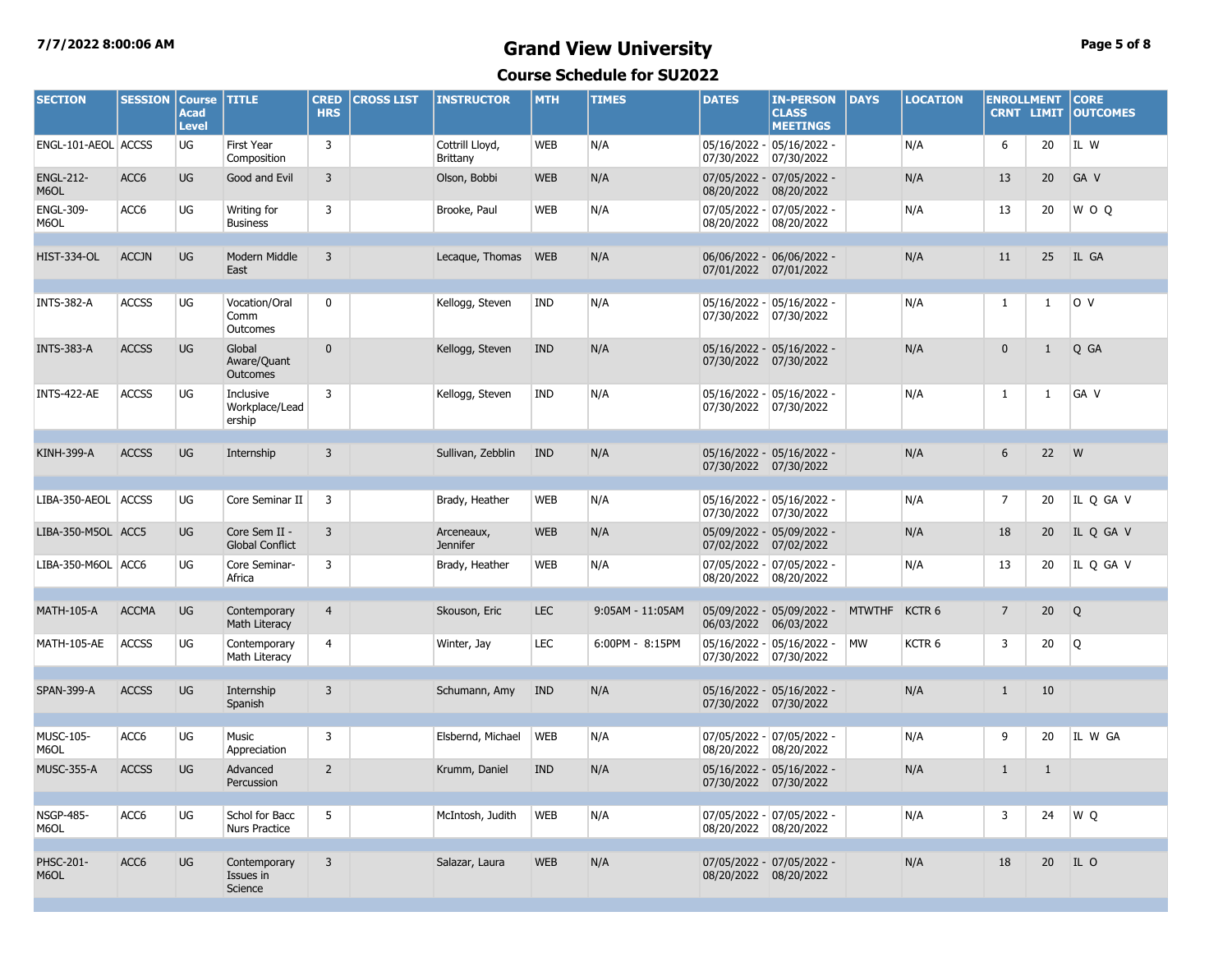### **7/7/2022 8:00:06 AM Grand View University Page 6 of 8 Course Schedule for SU2022**

| <b>SECTION</b>            | <b>SESSION</b>   | <b>Course</b><br><b>Acad</b><br><b>Level</b> | <b>TITLE</b>                         | <b>CRED</b><br><b>HRS</b> | <b>CROSS LIST</b>                                    | <b>INSTRUCTOR</b>                 | <b>MTH</b> | <b>TIMES</b> | <b>DATES</b>          | <b>IN-PERSON</b><br><b>CLASS</b><br><b>MEETINGS</b> | <b>DAYS</b> | <b>LOCATION</b> | <b>ENROLLMENT</b> | <b>CRNT LIMIT</b> | <b>CORE</b><br><b>OUTCOMES</b> |
|---------------------------|------------------|----------------------------------------------|--------------------------------------|---------------------------|------------------------------------------------------|-----------------------------------|------------|--------------|-----------------------|-----------------------------------------------------|-------------|-----------------|-------------------|-------------------|--------------------------------|
| PHYS-131-<br>M5OL         | ACC5             | UG                                           | <b>General Physics</b>               | $\overline{4}$            |                                                      | Knotts, Grant                     | <b>LEC</b> | N/A          | 06/25/2022            | 05/16/2022 - 05/16/2022 -<br>06/25/2022             |             | N/A             | 6                 | 15                |                                |
| <b>PHYS-131L-</b><br>M5OL | ACC5             | UG                                           | <b>General Physics</b><br>I Lab      | $\mathbf 0$               |                                                      | Knotts, Grant                     | LAB        | N/A          | 06/25/2022            | 05/16/2022 - 05/16/2022 -<br>06/25/2022             |             | N/A             | 6                 | 15                |                                |
| PHYS-132-<br>M6OL         | ACC6             | UG                                           | <b>General Physics</b><br>П          | $\overline{4}$            |                                                      | Knotts, Grant                     | <b>LEC</b> | N/A          | 08/14/2022            | 07/05/2022 - 07/05/2022 -<br>08/14/2022             |             | N/A             | 9                 | 15                |                                |
| <b>PHYS-132L-</b><br>M6OL | ACC <sub>6</sub> | <b>UG</b>                                    | <b>General Physics</b><br>II Lab     | $\mathbf{0}$              |                                                      | Knotts, Grant                     | LAB        | N/A          | 08/14/2022 08/14/2022 | 07/05/2022 - 07/05/2022 -                           |             | N/A             | 9                 | 15                |                                |
|                           |                  |                                              |                                      |                           |                                                      |                                   |            |              |                       |                                                     |             |                 |                   |                   |                                |
| POLS-120-<br>M5OL         | ACC5             | UG                                           | State and Local<br>Government        | 3                         |                                                      | McQuide, Bryan                    | <b>WEB</b> | N/A          | 07/02/2022            | 05/09/2022 - 05/09/2022 -<br>07/02/2022             |             | N/A             | 3                 | 25                | IL                             |
| POLS-215-AE               | <b>ACCSS</b>     | <b>UG</b>                                    | The Presidency                       | $\overline{3}$            |                                                      | McQuide, Bryan                    | <b>IND</b> | N/A          | 07/30/2022            | 05/16/2022 - 05/16/2022 -<br>07/30/2022             |             | N/A             | $\mathbf{1}$      | $\mathbf{1}$      |                                |
| POLS-341-A                | <b>ACCSS</b>     | UG                                           | American<br>Constitutional<br>Law II | 3                         |                                                      | McQuide, Bryan                    | <b>IND</b> | N/A          | 07/30/2022            | 05/16/2022 - 05/16/2022 -<br>07/30/2022             |             | N/A             | 1                 | 1                 |                                |
| POLS-350-<br>M6OL         | ACC6             | UG                                           | Social Science<br>Research<br>Method | $\overline{3}$            |                                                      | McQuide, Bryan                    | <b>WEB</b> | N/A          | 08/20/2022 08/20/2022 | 07/05/2022 - 07/05/2022 -                           |             | N/A             | 10                | 15                | IL W Q                         |
| POLS-370-M5               | ACC5             | UG                                           | International<br>Politics            | 3                         |                                                      | McQuide, Bryan                    | <b>IND</b> | N/A          | 07/02/2022            | 05/09/2022 - 05/09/2022 -<br>07/02/2022             |             | N/A             | $\mathbf{1}$      | $\mathbf{1}$      | IL GA                          |
| <b>POLS-399-AE</b>        | <b>ACCSS</b>     | <b>UG</b>                                    | Internship                           | 3                         |                                                      | McQuide, Bryan                    | <b>IND</b> | N/A          | 07/30/2022 07/30/2022 | 05/16/2022 - 05/16/2022 -                           |             | N/A             | $\mathbf{0}$      | 10                |                                |
|                           |                  |                                              |                                      |                           |                                                      |                                   |            |              |                       |                                                     |             |                 |                   |                   |                                |
| PSYC-101-<br>M6OL         | ACC6             | UG                                           | General<br>Psychology                | 3                         |                                                      | Woods, Joshua                     | <b>WEB</b> | N/A          | 08/20/2022 08/20/2022 | 07/05/2022 - 07/05/2022 -                           |             | N/A             | 12                | 30                | W                              |
| <b>PSYC-212-</b><br>M6OL  | ACC <sub>6</sub> | UG                                           | Human<br>Development                 | $\overline{4}$            |                                                      | Hanson, James                     | <b>WEB</b> | N/A          | 08/20/2022            | 07/05/2022 - 07/05/2022 -<br>08/20/2022             |             | N/A             | 11                | 30 <sup>°</sup>   |                                |
| PSYC-239-<br>M5OL         | ACC5             | UG                                           | Statistics for<br>Social Sciences    | 3                         | <b>STAT-239-</b><br>M5OL<br><b>BSAD-239-</b><br>M5OL | Yarushkin, Dmitry                 | <b>WEB</b> | N/A          | 07/02/2022            | 05/09/2022 - 05/09/2022 -<br>07/02/2022             |             | N/A             | 6                 | 9                 | Q                              |
| <b>PSYC-277-</b><br>M6OL  | ACC <sub>6</sub> | UG                                           | Addictive<br><b>Behaviors</b>        | $\overline{3}$            |                                                      | Cunningham, Guy                   | <b>WEB</b> | N/A          | 08/20/2022            | 07/05/2022 - 07/05/2022 -<br>08/20/2022             |             | N/A             | 12                | 30                |                                |
| PSYC-310-AEOL ACCSS       |                  | UG                                           | Social<br>Psychology                 | 3                         |                                                      | SOCS-310-AEOL Sudak-Allison, Jill | <b>WEB</b> | N/A          | 07/30/2022            | 05/16/2022 - 05/16/2022 -<br>07/30/2022             |             | N/A             | 6                 | 15                |                                |
| <b>PSYC-315-</b><br>M5OL  | ACC5             | <b>UG</b>                                    | Psych. of<br>Exceptional<br>Children | $\overline{3}$            |                                                      | Owens, Kristine                   | <b>WEB</b> | N/A          | 07/02/2022 07/02/2022 | 05/09/2022 - 05/09/2022 -                           |             | N/A             | 20                | 25                | IL GA V                        |
| PSYC-320-<br>M5OL         | ACC5             | UG                                           | Abnormal<br>Psychology               | 3                         |                                                      | Owens, Kristine                   | <b>WEB</b> | N/A          | 07/02/2022            | 05/09/2022 - 05/09/2022 -<br>07/02/2022             |             | N/A             | $12 \overline{ }$ | 30                | IL W                           |
| PSYC-362-<br>M5OL         | ACC5             | UG                                           | Forensic Socio-<br>Psychology        | $\overline{3}$            | SOCS-362-<br>M5OL                                    | Woods, Joshua                     | <b>WEB</b> | N/A          | 07/02/2022            | 05/09/2022 - 05/09/2022 -<br>07/02/2022             |             | N/A             | 11                | 13                | GA                             |
| PSYC-363-<br>M6OL         | ACC6             | UG                                           | Psychology and<br>Health             | 3                         |                                                      | Owens, Kristine                   | <b>WEB</b> | N/A          | 08/20/2022            | 07/05/2022 - 07/05/2022 -<br>08/20/2022             |             | N/A             | 23                | 25                |                                |
| <b>PSYC-399-</b><br>M5OL  | ACC <sub>5</sub> | <b>UG</b>                                    | Internship                           | $\overline{3}$            |                                                      | Sudak-Allison, Jill               | <b>WEB</b> | N/A          | 07/02/2022 07/02/2022 | 05/09/2022 - 05/09/2022 -                           |             | N/A             | 10                | 15                | W V                            |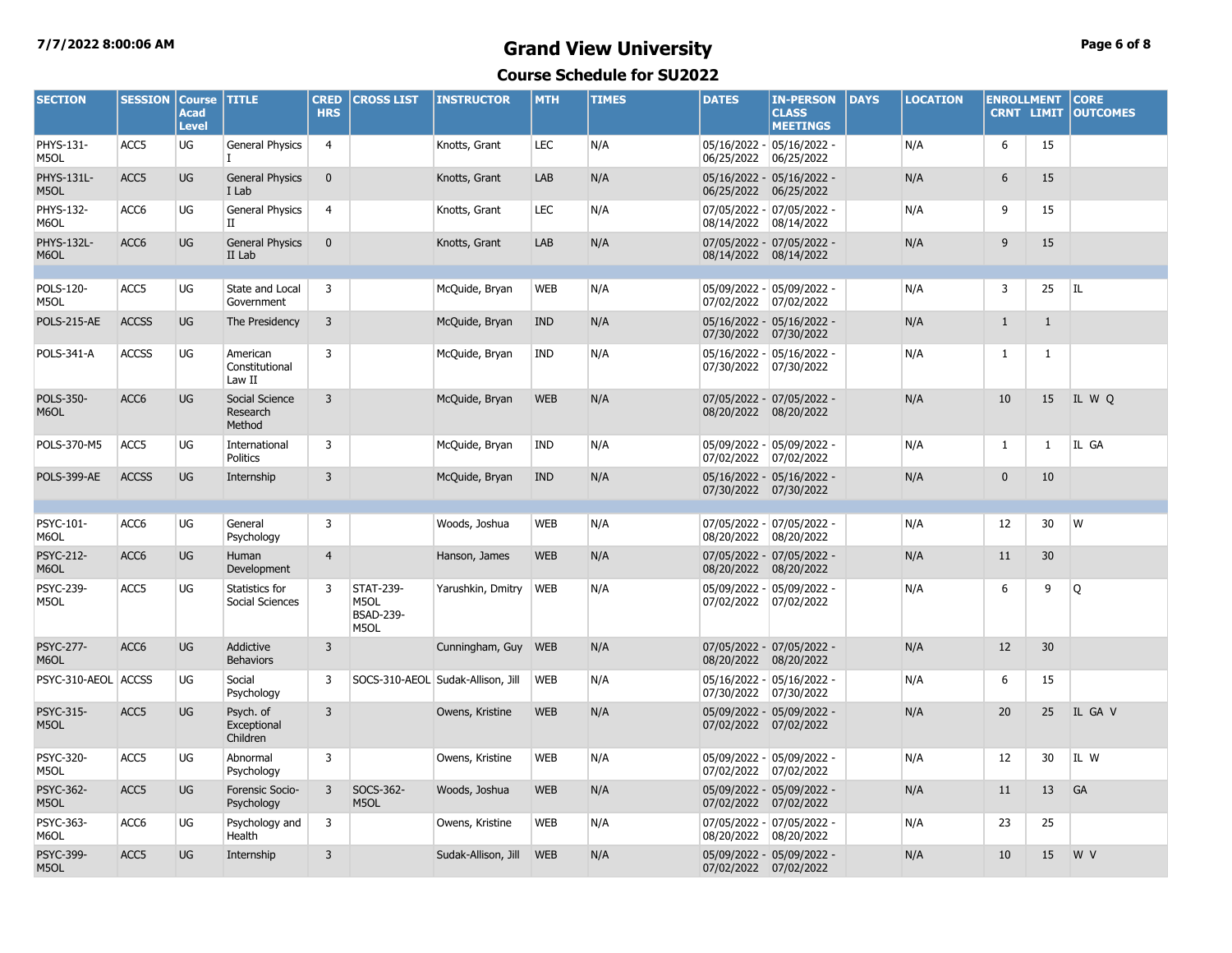### **7/7/2022 8:00:06 AM Grand View University Page 7 of 8 Course Schedule for SU2022**

| <b>SECTION</b>           | <b>SESSION</b>   | <b>Course</b><br><b>Acad</b><br><b>Level</b> | <b>TITLE</b>                           | <b>CRED</b><br><b>HRS</b> | <b>CROSS LIST</b>                                    | <b>INSTRUCTOR</b>                 | <b>MTH</b> | <b>TIMES</b>    | <b>DATES</b>          | <b>IN-PERSON</b><br><b>CLASS</b><br><b>MEETINGS</b> | <b>DAYS</b> | <b>LOCATION</b> | <b>ENROLLMENT</b> | <b>CRNT LIMIT</b> | <b>CORE</b><br><b>OUTCOMES</b> |
|--------------------------|------------------|----------------------------------------------|----------------------------------------|---------------------------|------------------------------------------------------|-----------------------------------|------------|-----------------|-----------------------|-----------------------------------------------------|-------------|-----------------|-------------------|-------------------|--------------------------------|
| <b>PSYC-440-A</b>        | <b>ACCSS</b>     | UG                                           | Senior Research<br>Project             | $\overline{3}$            |                                                      | Cunningham, Guy                   | <b>IND</b> | N/A             | 07/30/2022            | 05/16/2022 - 05/16/2022 -<br>07/30/2022             |             | N/A             | 1                 | $\mathbf{1}$      | IL WOO                         |
|                          |                  |                                              |                                        |                           |                                                      |                                   |            |                 |                       |                                                     |             |                 |                   |                   |                                |
| SOCS-101-<br>M6OL        | ACC <sub>6</sub> | <b>UG</b>                                    | Introduction to<br>Sociology           | 3                         |                                                      | Puhrmann, Aaron                   | <b>WEB</b> | N/A             | 08/20/2022            | 07/05/2022 - 07/05/2022 -<br>08/20/2022             |             | N/A             | 11                | 30 <sup>°</sup>   | Q GA                           |
| SOCS-310-AEOL ACCSS      |                  | UG                                           | Social<br>Psychology                   | 3                         |                                                      | PSYC-310-AEOL Sudak-Allison, Jill | WEB        | N/A             | 07/30/2022            | 05/16/2022 - 05/16/2022 -<br>07/30/2022             |             | N/A             | 3                 | 12                |                                |
| SOCS-340-<br>M5OL        | ACC5             | UG                                           | Juvenile Justice<br>and Gangs          | 3                         |                                                      | Puhrmann, Aaron                   | <b>WEB</b> | N/A             | 07/02/2022            | 05/09/2022 - 05/09/2022 -<br>07/02/2022             |             | N/A             | 10                | 25                |                                |
| SOCS-350-<br>M6OL        | ACC6             | UG                                           | Research<br>Methods/Social<br>Scienc   | 3                         |                                                      | McQuide, Bryan                    | <b>WEB</b> | N/A             | 08/20/2022            | 07/05/2022 - 07/05/2022 -<br>08/20/2022             |             | N/A             | 6                 | 13                | IL W Q                         |
| SOCS-362-<br>M5OL        | ACC5             | UG                                           | Forensic Socio-<br>Psychology          | $\overline{3}$            | PSYC-362-<br>M5OL                                    | Woods, Joshua                     | <b>WEB</b> | N/A             | 07/02/2022            | 05/09/2022 - 05/09/2022 -<br>07/02/2022             |             | N/A             | $\mathbf{1}$      | 13                | GA                             |
| SOCS-399-AE              | <b>ACCSS</b>     | UG                                           | Internship                             | 3                         |                                                      | Baba-Singhri,<br>Ahmadu           | IND        | N/A             | 07/30/2022            | 05/16/2022 - 05/16/2022 -<br>07/30/2022             |             | N/A             | $\overline{4}$    | 20                | IL W V                         |
| SOCS-399-M6              | ACC6             | UG                                           | Internship                             | 3                         |                                                      | Baba-Singhri,<br>Ahmadu           | <b>IND</b> | N/A             | 08/20/2022            | 07/05/2022 - 07/05/2022 -<br>08/20/2022             |             | N/A             | $\mathbf{1}$      | $\mathbf{1}$      | IL W V                         |
| SOCS-410-AEOL ACCSS      |                  | UG                                           | Organizational<br>Behavior             | 3                         | BSAD-410-AEOL Eaton, Laura                           |                                   | <b>WEB</b> | N/A             | 07/30/2022            | 05/16/2022 - 05/16/2022 -<br>07/30/2022             |             | N/A             | 3                 | 12                |                                |
|                          |                  |                                              |                                        |                           |                                                      |                                   |            |                 |                       |                                                     |             |                 |                   |                   |                                |
| <b>STAT-239-</b><br>M5OL | ACC <sub>5</sub> | UG                                           | Statistics for<br>Social Sciences      | 3                         | <b>BSAD-239-</b><br>M5OL<br><b>PSYC-239-</b><br>M5OL | Yarushkin, Dmitry                 | <b>WEB</b> | N/A             | 07/02/2022 07/02/2022 | 05/09/2022 - 05/09/2022 -                           |             | N/A             | $\mathbf{1}$      | 5                 | Q                              |
| STAT-241-AE              | <b>ACCSS</b>     | UG                                           | Principles of<br><b>Statistics</b>     | 4                         |                                                      | Loch, Sergio                      | <b>LEC</b> | 5:45PM - 8:45PM | 07/30/2022 07/30/2022 | 05/16/2022 - 05/16/2022 -                           | T           | <b>ELS 205</b>  | 3                 | 20                | Q                              |
|                          |                  |                                              |                                        |                           |                                                      |                                   |            |                 |                       |                                                     |             |                 |                   |                   |                                |
| SWRK-101-AE              | <b>ACCSS</b>     | <b>UG</b>                                    | Introduction to<br>Social Work         | 3                         |                                                      | Beck-Cross, Cathy                 | <b>WEB</b> | 5:00PM - 8:15PM | 07/30/2022 07/30/2022 | 05/16/2022 - 05/16/2022 - M                         |             | N/A             | $\overline{4}$    | 20                | $\mathsf{V}$                   |
| SWRK-450-AE              | <b>ACCSS</b>     | UG                                           | Social Work<br>Field Education         | 10                        |                                                      | Selha, Myke                       | <b>IND</b> | N/A             | 07/30/2022            | 05/16/2022 - 05/16/2022 -<br>07/30/2022             |             | N/A             | $\overline{2}$    | 24                |                                |
| SWRK-455-AE              | <b>ACCSS</b>     | UG                                           | Social Work<br>Senior Seminar          | $\overline{2}$            |                                                      | Selha, Myke                       | <b>WEB</b> | 5:00PM - 6:50PM | 07/30/2022            | 05/16/2022 - 05/16/2022 - W<br>07/30/2022           |             | N/A             | $\overline{2}$    | 24                | O V                            |
|                          |                  |                                              |                                        |                           |                                                      |                                   |            |                 |                       |                                                     |             |                 |                   |                   |                                |
| THEO-105-<br>M5OL        | ACC5             | UG                                           | World Religions                        | 3                         |                                                      | Mattes, Mark                      | <b>WEB</b> | N/A             | 07/02/2022            | 05/09/2022 - 05/09/2022 -<br>07/02/2022             |             | N/A             | 15                | 28                | IL GA                          |
| <b>THEO-322-</b><br>M5OL | ACC <sub>5</sub> | UG                                           | Modern<br>Christian<br><b>Thinkers</b> | 3                         |                                                      | Mattes, Mark                      | <b>WEB</b> | N/A             | 07/02/2022 07/02/2022 | 05/09/2022 - 05/09/2022 -                           |             | N/A             | 5                 | 25                | IL O                           |
| THEO-330-<br>M6OL        | ACC6             | UG                                           | Worship and<br>the Arts                | 3                         |                                                      | Lackey, Russell                   | <b>WEB</b> | N/A             | 08/20/2022            | 07/05/2022 - 07/05/2022 -<br>08/20/2022             |             | N/A             | 20                | 30                | IL O                           |
| <b>THEO-399-A</b>        | <b>ACCSS</b>     | <b>UG</b>                                    | Internship<br>Theology                 | 3                         |                                                      | Mattes, Mark                      | <b>IND</b> | N/A             | 07/30/2022 07/30/2022 | 05/16/2022 - 05/16/2022 -                           |             | N/A             | $\overline{2}$    | 10                |                                |
| THEO-399-AE              | <b>ACCSS</b>     | UG                                           | Internship<br>Theology                 | 3                         |                                                      |                                   | IND        | N/A             | 07/30/2022 07/30/2022 | 05/16/2022 - 05/16/2022 -                           |             | N/A             | 0                 | 10                |                                |